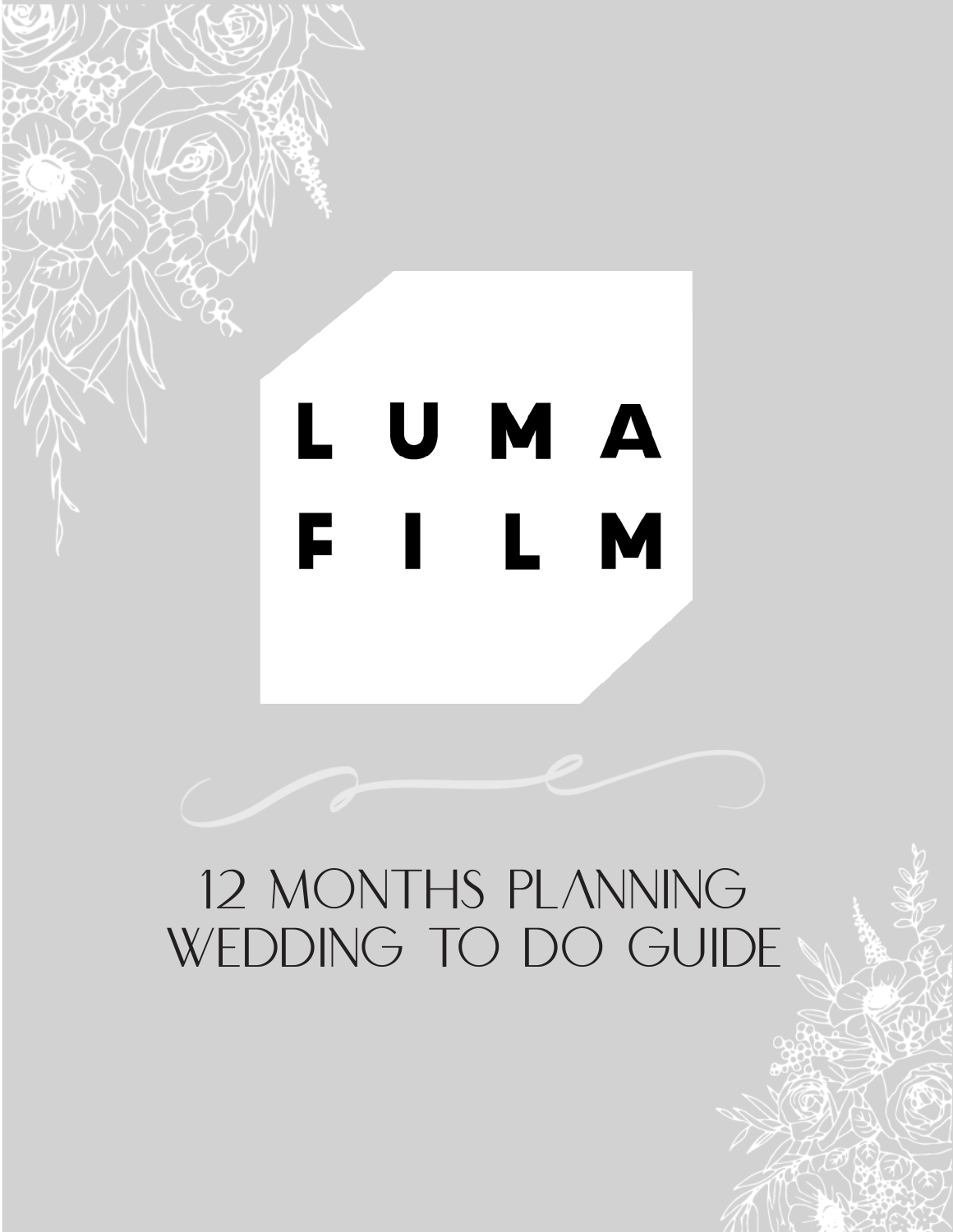| Pick a date for your wedding                                                                                                         |
|--------------------------------------------------------------------------------------------------------------------------------------|
| Decide what sort of wedding you want; take your time with this.                                                                      |
| Write up your guest list and decide on numbers                                                                                       |
| Work out your budget and find out if any family members will be able to contribute.                                                  |
| Work out how you are going to spend your budget and work out what is important to the                                                |
| both of you and divide up the budget accordingly.                                                                                    |
| Open wedding bank Account                                                                                                            |
| If having a church wedding, visit your priest and book the church                                                                    |
| If having a civil ceremony, contact your local registrar to book the date and time and an<br>appointment to give notice of marriage. |
| Book a wedding planner if you want someone for Full Planning                                                                         |
| Research venues, visit top 3 - 5                                                                                                     |
| Start looking at biogs/internet/magazine ideas and inspiration                                                                       |
| Don't make any rash decisions, think about it all and way up your options on all decisions<br>to be made                             |
| Organise your engagement party                                                                                                       |



#### 11 MONTHS BEFORE THE WEDDING

- Make final decision on your venue and book
- Book your videographer and your photographer
- Take out wedding insurance
- Bride go dress shopping
- Choose your best man, bridesmaids and ushers
- If reception venue requires a marquee, book this along with furniture and any equipment
- If you need to hire in outdoor caterer and bar, look for these and get menu ideas
- Look for wedding invitations  $\blacksquare$

Compile names and address for gust list and send out save the date cards if you decide to have them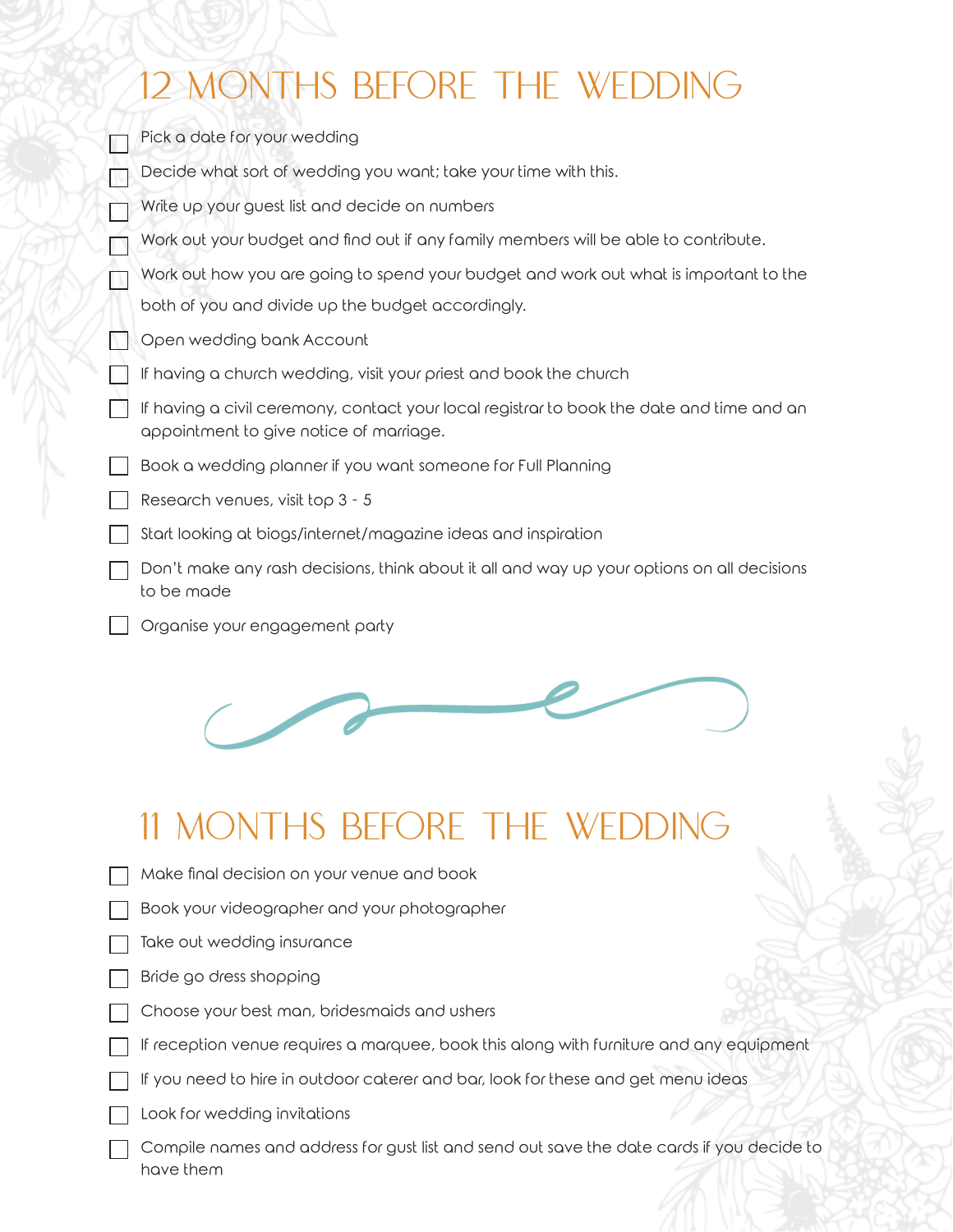- Book your wedding planner if you want someone for partial planning
- Decide on your band/DJ/entertainment and book
- Go on engagement shoot with photographer if you are having one N
	- If venue is providing food, talk through the options with them.
	- Decide on themes and colours



#### 9 MONTHS BEFORE THE WEDDING

- Select a florist and visit them, talk through your ideas, book.
- Bride go shopping with your bridesmaids for their dresses and if necessary your mother and mother in law for their outfits.
- Groom look at suits for you and the groomsme



#### 8 MONTHS BEFORE THE WEDDING

- Contact rental companies and book chairs, tables etc. (if needed)
	- Start planning your honeymoon and book
	- Make a start ring shopping

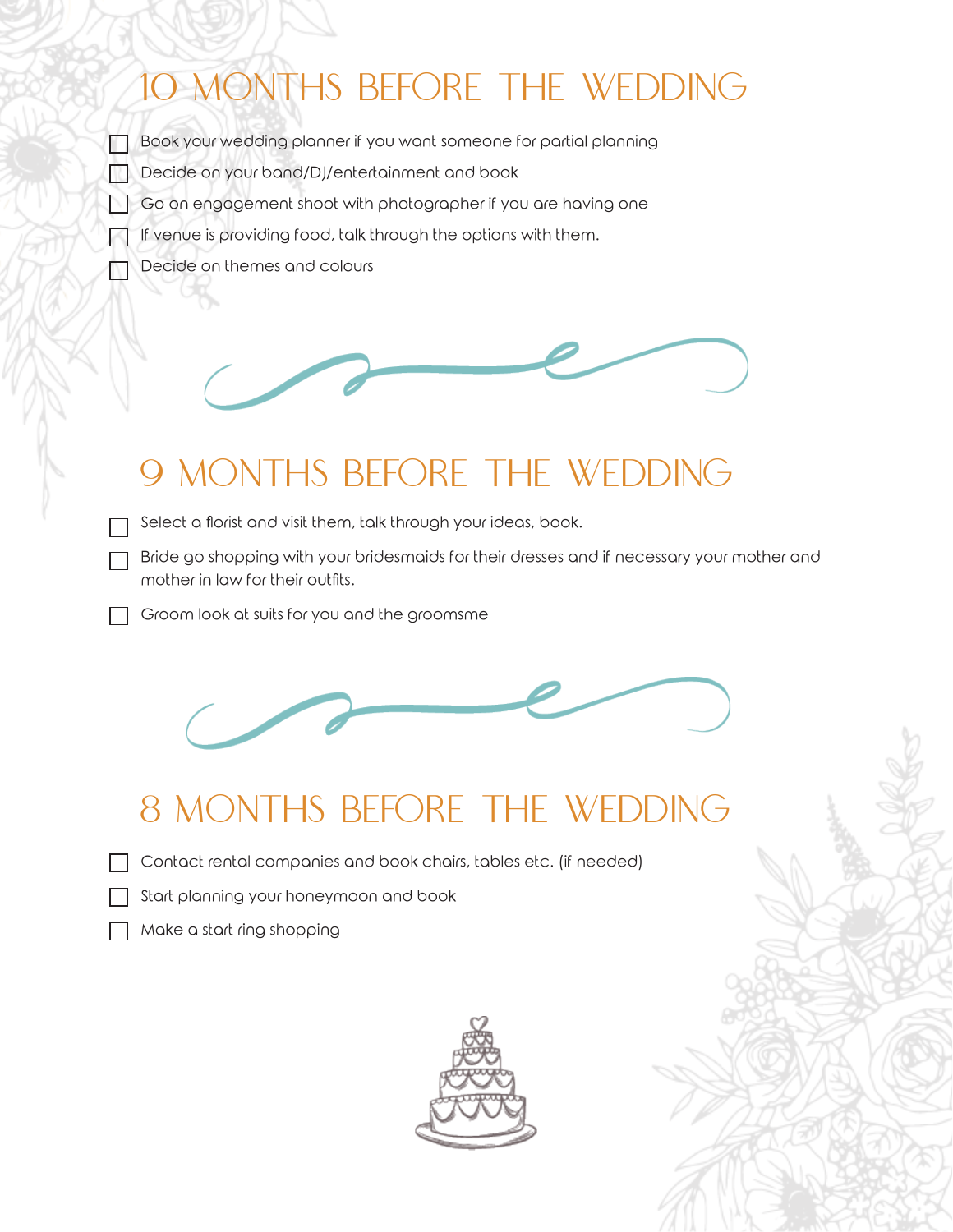Check your passport, visas etc. (for honeymoon)

- **Book the time off work**
- $\Box$  Book the transport for the wedding party and cars for bridal party
	- Bride book your hair dresser and make-up artist
	- Draw up a gift list at chosen department store/charity/honeymoon (these need to be ready to send out in the wedding invitations)
- **Sandbridge** Creater Rings



#### 6 MONTHS BEFORE THE WEDDING

- Send out wedding invitations if you are not sending out save the dates
- Finalise arrangements for the venue and the church
- Bride buy wedding accessories, shoes, headwear, veil, and bag.
- Organise the Stag and hen party
- Book your wedding planner if you want someone for on the day co-ordination
- Attend pre wedding counselling or wedding classes if requested by the church, or start to visit regularly if required for the ceremony.
- $\Box$  If you are adding any DIY elements to your wedding, projects should be on their way by now



#### 5 MONTHS BEFORE THE WEDDING

Groom; You and the men get the rest of your outfits, shoes etc.

Decide on decoration for reception venue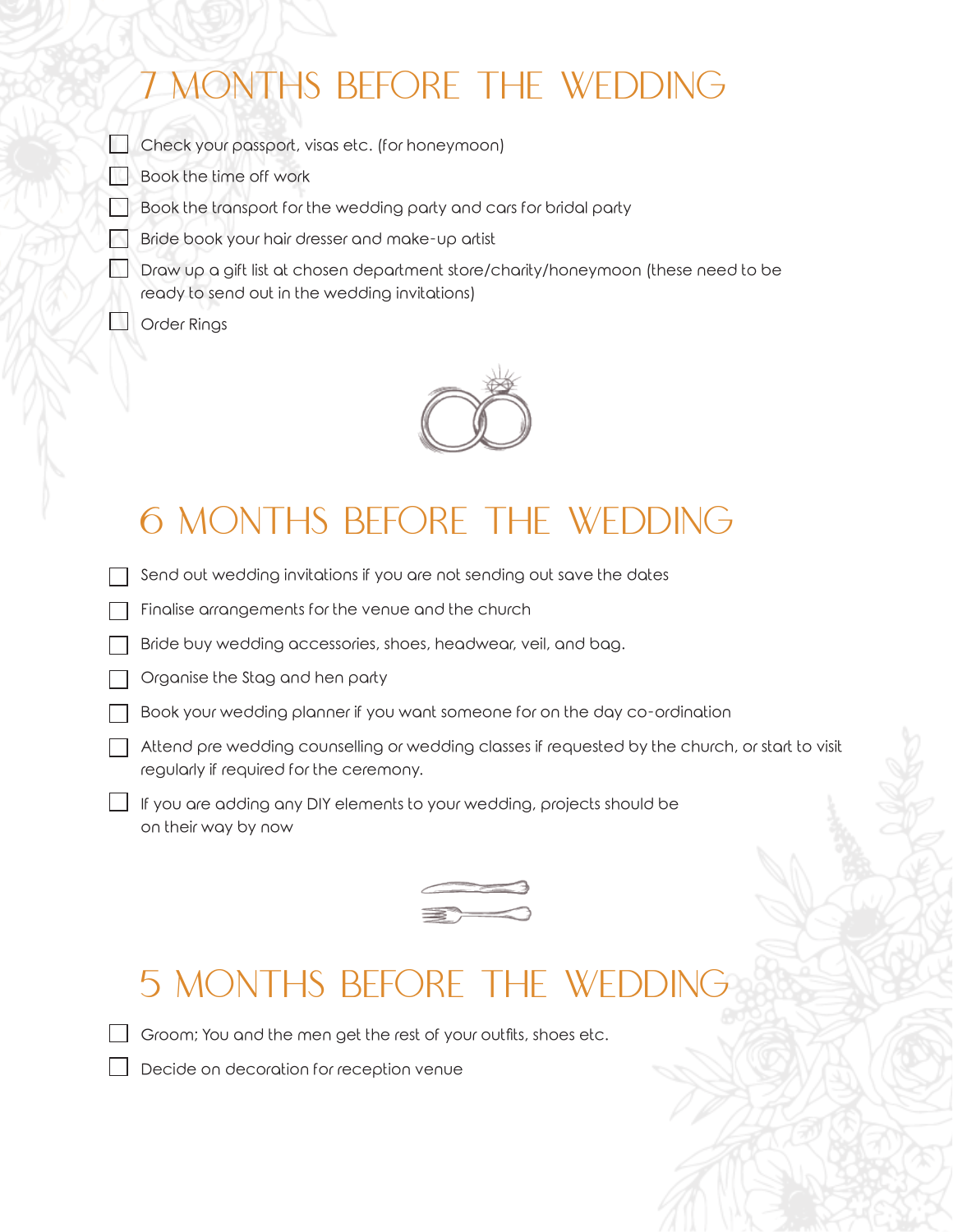Book your wedding night hotel, if you are not staying at the reception venue

- Look at options for favours if having them
- Plan the ceremony and reception music.
	- Choose gifts for bridesmaids, best man, and parents
	- Send out invitations if you have already sent out save the dates



#### 3 MONTHS BEFORE THE WEDDING

- Decide on guest book ideas
- Decide on how to display table plan/escort cards
- Decide on wedding post box for cards
- $\Box$  Select readings for the ceremony and give to the relevant people so they can practice
- $\Box$  Choose hymns for the ceremony or songs if a civil.
- Bride go for fitting for your dress and also your bridesmaids



#### 2 MONTHS BEFORE THE WEDDING

- Get order of service made up and printed.
- Chase guests who have not sent an RSVP
- Put together seating plan
- Make or order place cards and table number/names
- Bride have hair and make-up trial
- Bride buy wedding lingerie
- Groom enjoy your Stag Do
- Bride enjoy your Hen do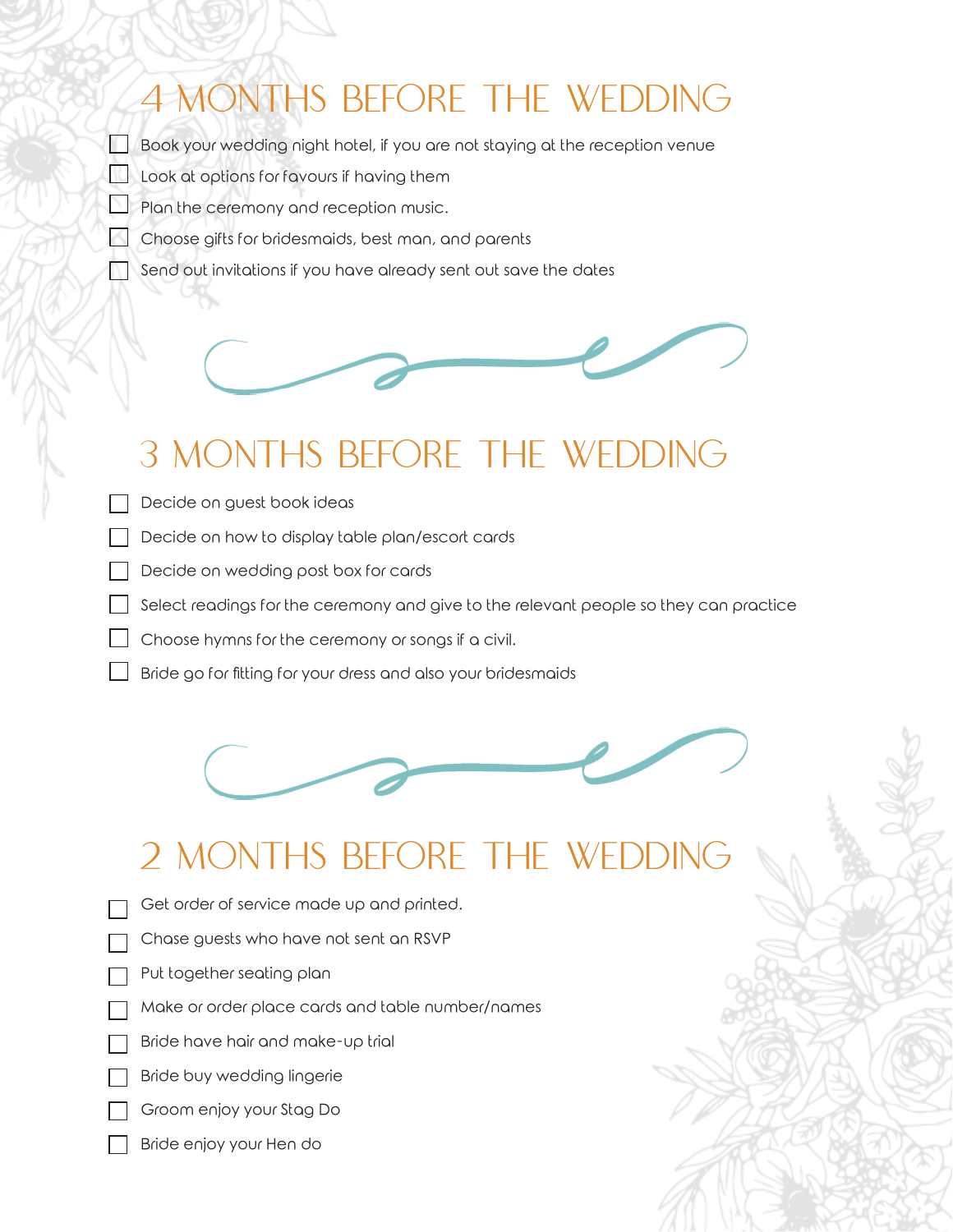Write your vows if you are choosing to use your own

Finalise every detail and double check bookings with all suppliers

Confirm honeymoon reservations

- Pick up wedding rings
- Delegate jobs for the wedding day i.e. give someone the guest book to look after
- Go on pre wedding shoot with the photographer If not had an engagement shoot.
- Confirm numbers and food allergies with the caterers and draw up final seating plan

Groom write your speech and make sure the best man, father and anyone else giving one have done theirs as well.

Both try and wear in your wedding shoes around the house, put socks or stockings over the shoes so they don't get dirty.



#### 2 WEEKS BEFORE THE WEDDING

Complete final song list for the band or DJ if you have any special requests for them and send it to them.

Bride; Go for you final colour and or cut with your hairdresser and have a final practice run.

Bride draw up list for change of name, ready for when you get back from honeymoon

If possible get a final walk through at the venue with the suppliers so everyone knows where and when they need to be. Final walk through with wedding plannera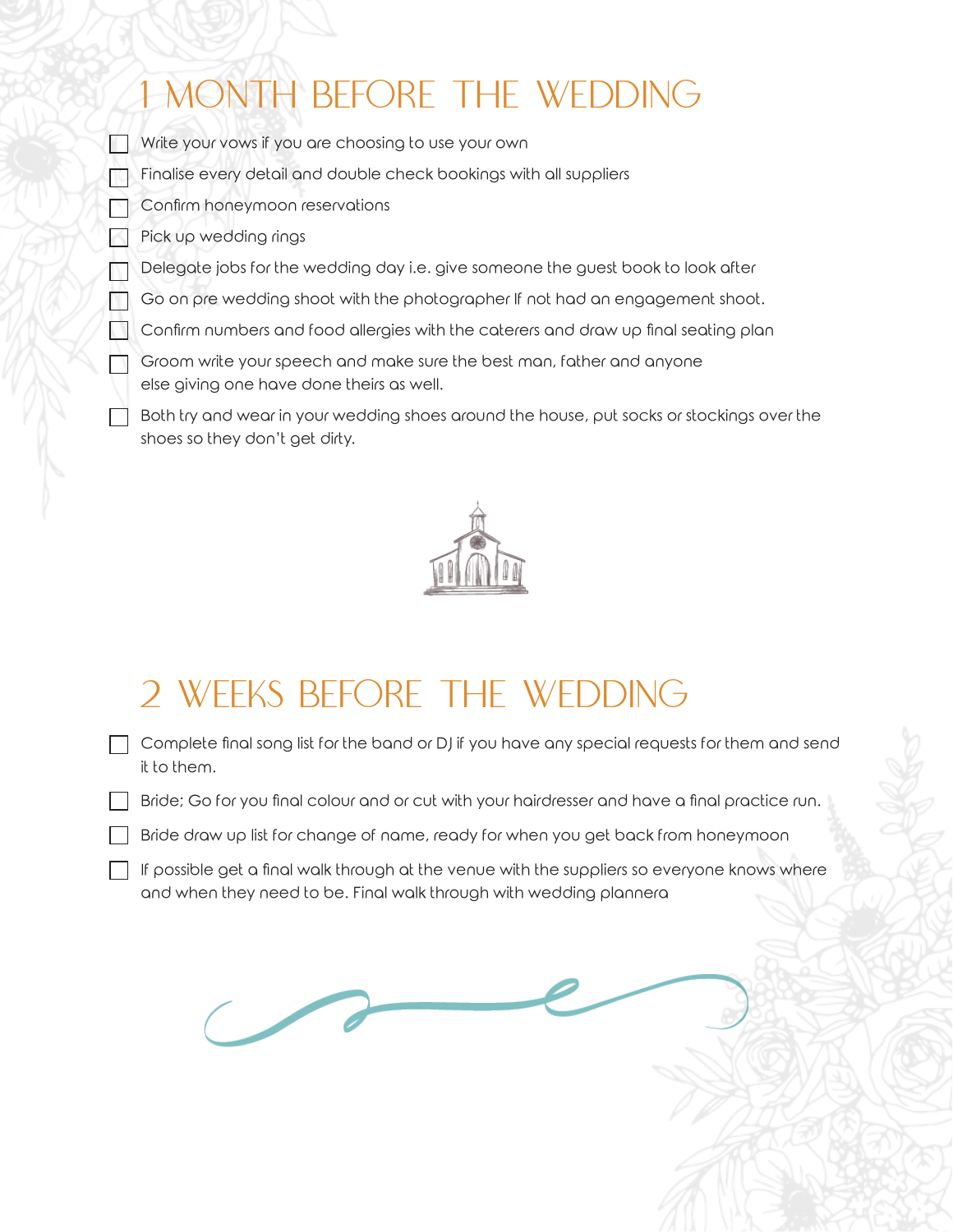# WEEK BEFORE THE WEDDING

 $\Box$  Confirm details with all participants

Confirm all details with all suppliers

Supply the venue with suppliers list of requirements i.e. band/DJ set up time, setup space for florist

Supply the venue and church/registrar with a schedule of all the suppliers delivery and set up time and contact numbers

Groom get your hair trimmed and any last minute beauty treatments

Do your honeymoon packing

П



#### 2-3 DAYS BEFORE THE WEDDING

- Have rehearsal and dinner (if having one)
- Bride pick up your dress
- Bride get your nails done and any last minute beauty treatments
- Bride if necessary get your and your bridesmaids' dresses steamed and
- Groom make sure you and the groomsmen pick up your outfits
- $\Box$  Hand over all favours, and name cards to the reception venues, or decorator/planner
- Call car rental companies for final pickup times for the day
- Write up wedding day time table and give to the bridal party so they know where and when they need to be anywhere